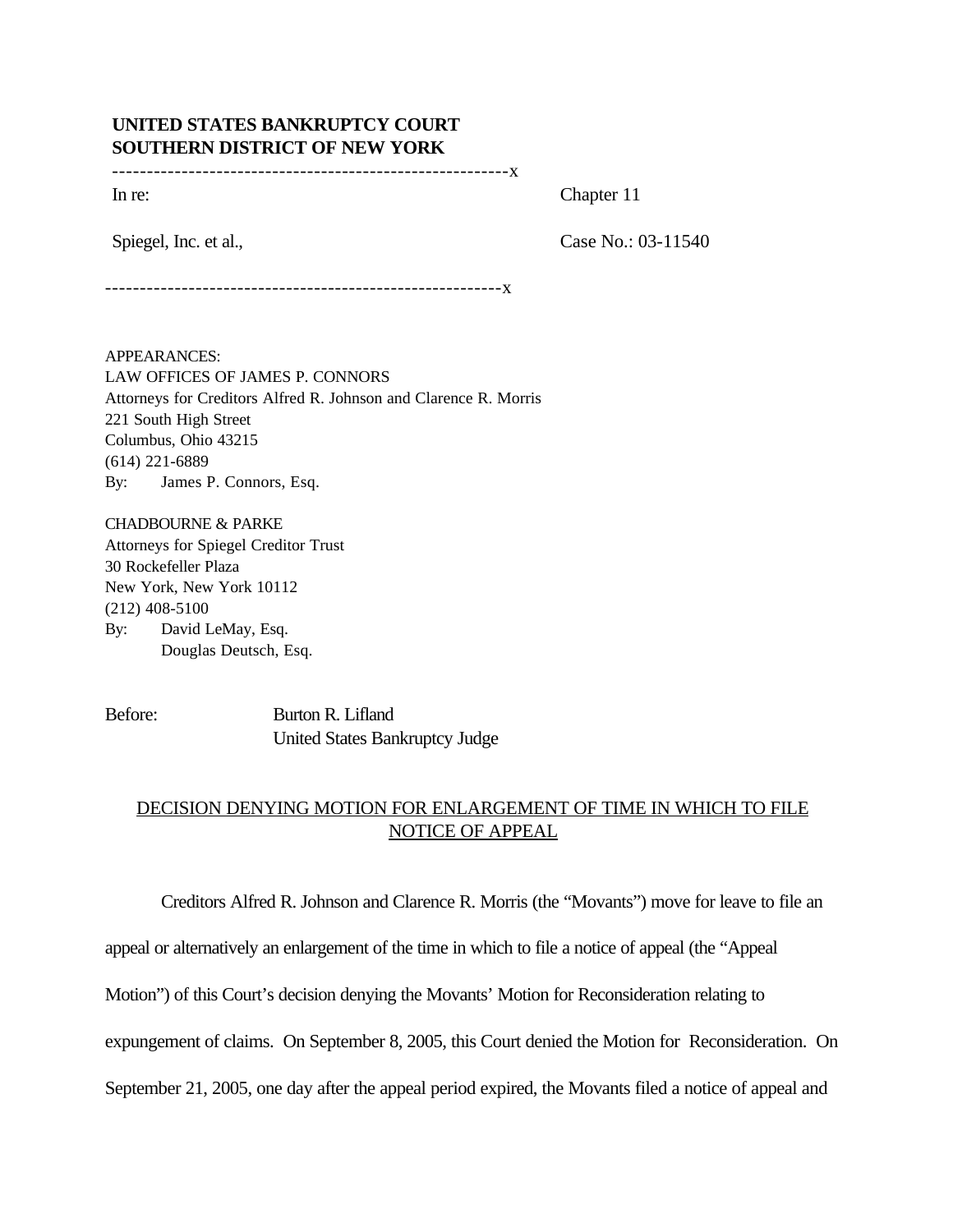the Appeal Motion.

## **Background**

In 2003, Spiegel Inc. and its affiliated entities (collectively the "Debtors") filed a petition for relief under chapter 11 of the United States Bankruptcy Code (the "Code"). The Movants filed a proof of claim in the Debtors' case but attached to the claim form was a judgment against a non-debtor entity, Spiegel Management Group. On March 2, 2005, the Debtors filed an objection to the Movants' claims. The deadline for filing responses to the objection was April 14, 2005. No response was filed and the claims were expunged on April 19, 2005. On August 8, 2005, the Movants filed the Motion for Reconsideration, requesting that the Court reinstate their claims. The Spiegel Creditor Trust (the "Trust") opposed the Motion. At the hearing on September 8, 2005, this Court heard oral arguments, denied the Motion for Reconsideration, so ordered the record and entered on the docket a Minutes of Proceeding Order stating the decision of the Court.

 The Movants concede that the Appeal Motion may have been filed late, but any lateness was due to confusion with respect to the order denying the Motion for Reconsideration and request that this confusion be considered by the Court to be excusable neglect.

## **Discussion**

Rule 8001 of the Federal Rules of Bankruptcy Procedure (the "Bankruptcy Rules") provides that an appeal from an order of a bankruptcy court must be made within the time allowed by Bankruptcy Rule 8002. FED. R. BANKR. P. 8001. Under Bankruptcy Rule 8002, a notice of appeal must be filed within 10 days of the date of the entry of the judgment, order or decree appealed from. FED. R. BANKR. P. 8002. If a notice of appeal is not filed timely, the appellate court is void of jurisdiction to consider the matter. *In re Simeon*, 421 F.3d 467 (2d Cir. 2005).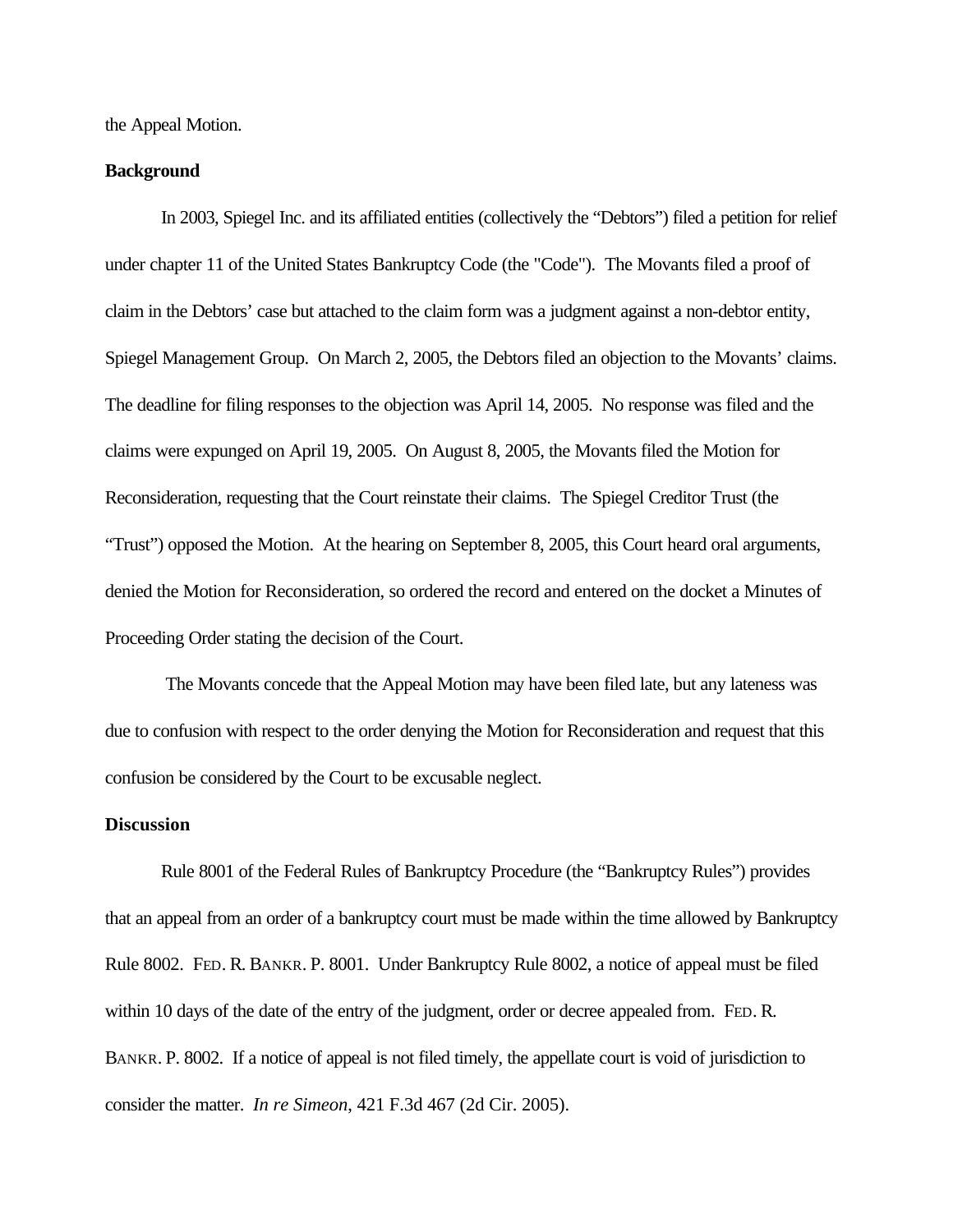If the time for filing a notice of appeal has expired, a court may consider a motion to extend the time to file if the motion is made, "before the time for filing a notice of appeal has expired," except that if a motion is filed within 20 days after the time to file a notice of appeal has expired, the motion to extend time to file may be granted upon a showing of excusable neglect. FED. R. BANKR. P. 8002(c)(2). The burden of proving excusable neglect lies with claimant filing late. *Midland Cogeneration Venture Limited Partnership v. Enron Corp*. (In re Enron Corp.), 419 F.3d 115, 121 (2d Cir. 2005).

The United States Supreme Court in *Pioneer Investment Services Company v. Brunswick Associates L.P.*, 507 U.S. 380 (1993) set forth a four factor test for determining whether excusable neglect has been established. The factors include (i) the length of the delay; (ii) the danger of prejudice; (iii) the movant's good faith; and (iv) the reason for the late filing, including a consideration of whether the circumstances were beyond the control of the late filer. *Id*. at 395. In *Silivanch v. Celebrity Cruises*, 333 F.3d 355 (2d Cir. 2003), the Second Circuit noted that it takes a "hard line" relating to excusable neglect. *Id*. at 368, *see also Midland Cogeneration Venture Limited Partnership*, 419 F.3d at 122. The court noted that the most significant factor is typically the movant's reason for the late filing and whether the reason for delay was within the control of the movant. *Id*. at 366, *see also Midland Cogeneration Venture Limited Partnership*, 419 F.3d at 122. In *Silivanch*, the Second Circuit noted that the excusable neglect standard is not established due to an "inability or refusal to read and comprehend the plain language of federal rules." *Silivanch*, 333 F.3d at 368. Movants have failed to demonstrate a sufficient reason for their failure to appeal timely or that the failure to appeal timely was beyond their control. Movants have not met their burden in establishing that any of the remaining factors weigh in their favor.

At the conclusion of the hearing, the attorneys for the Trust chose to have the record "so